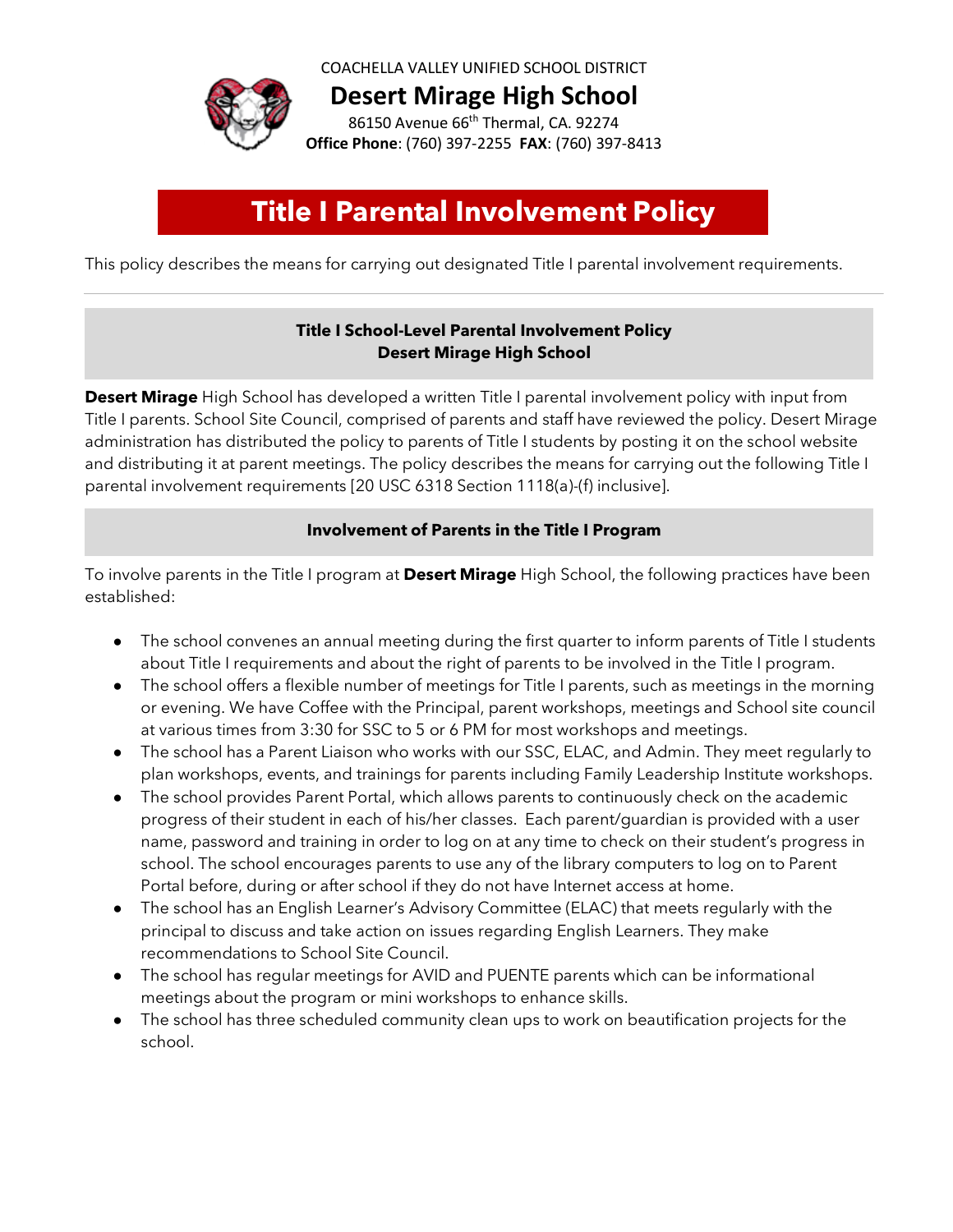- There are two scheduled parent conferences. One conference occurs in the fall and another one in the spring. In addition, there is an open house at the beginning of the year.
- The school celebrates our athletes and their parents with athletic banquets annually and athlete of the week regularly.
- The school provides Honors, AP, and special programs parent informational meetings in the spring to convey class/program expectations.
- The school involves parents of Title I students in an organized, ongoing, and timely way, in the planning, review, and improvement of the school's Title I programs and the Title I parental involvement policy. School site Council reviews, drafts, and publishes the policy during regular meetings. Members of SSC are Title I parents.
- The school provides parents of Title I students with timely information about Title I programs. This is done through website updates, mass phone messages, and letters.
- The school provides parents of Title I students with an explanation of the curriculum used at the school, the assessments used to measure student progress, and the proficiency levels students are expected to meet. Our counselors meet with each student and parent to go over their 4 or 6 year plan. In addition, there are workshops to interpret ELPAC results and to explain the Smarter Balanced Assessment.

## **School-Parent Compact**

**Desert Mirage High School** distributes to parents of Title I students a school-parent compact. The compact, which has been jointly developed with parents, outlines how parents, the entire school staff, and students will share the responsibility for improved student academic achievement. It describes specific ways the school and families will partner to help children achieve the State's high academic standards. It addresses the following legally required items, as well as other items suggested by parents of Title I students.

- The school's responsibility to provide high-quality curriculum and instruction.
- The ways parents will be responsible for supporting their children's learning.
- The ways students will be responsible for engaging in their own learning.
- The importance of ongoing communication between parents and teachers through, at a minimum, annual parent-teacher conferences; frequent reports on student progress; access to staff; opportunities for parents to volunteer and participate in their child's class; and opportunities to observe classroom activities.

The school developed the policy in conjunction with School Site council. The compact is available on the school website and distributed with the registration packet to all parents.

**Desert Mirage** High School engages Title I parents in meaningful interactions with the school. It supports a partnership among staff, parents, and the community to improve student academic achievement. To help reach these goals, the school has established the following practices.

● The school provides Title I parents with assistance in understanding the State's academic content standards, assessments, and how to monitor and improve the achievement of their children. A title I meeting is held at the beginning of each year at school to explain all these policies.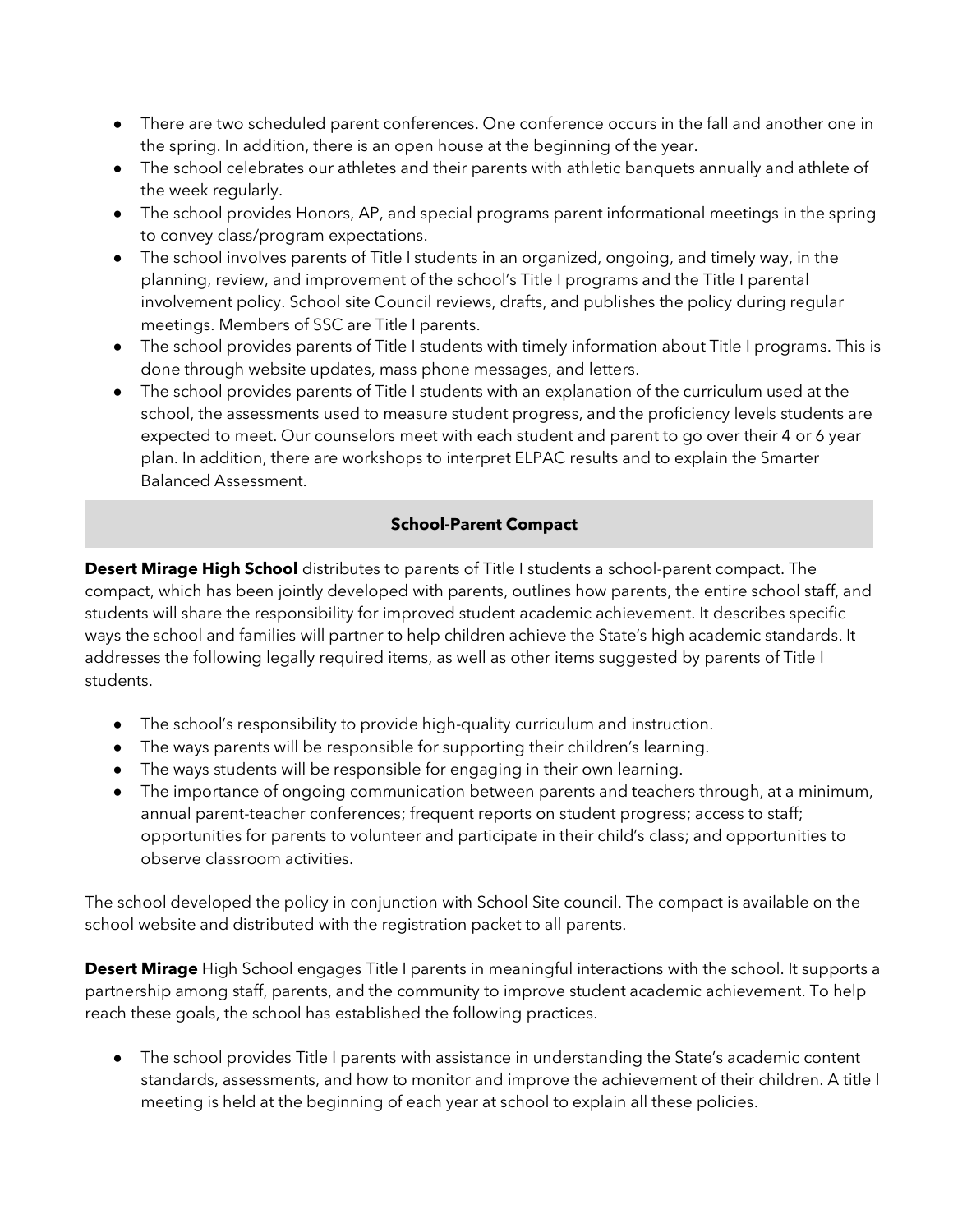- The school provides Title I parents with materials and training to help them work with their children to improve their children's achievement. Workshops are regularly given in parenting, relationships, and homework help.
- With the assistance of Title I parents, the school educates staff members about the value of parent contributions, and in how to work with parents as equal partners.
- The school coordinates and integrates the Title I parental involvement program with other programs, and conducts other activities, such as parent resource centers, to encourage and support parents in more fully participating in the education of their children.
- The school distributes information related to school and parent programs, meetings, and other activities to Title I parents in a format and language that the parents understand. All letters go out in both languages and translation services are available on request.
- The school provides support for parental involvement activities requested by Title I parents. The school supports parent meetings and has a reserved budget out of Title I for parental involvement in the SPSA.

## **Accessibility**

**Desert Mirage** High School provides opportunities for the participation of all Title I parents, including parents with limited English proficiency, parents with disabilities, and parents of migratory students. Information and school reports are provided in a format and language that parents understand. All information is sent in the parent's language of choice in our database. Translation services are provided free of charge.

Questions: Alma Gonzalez agonzalez@cvusd.us | 760-848-1390 Last Reviewed: November 5, 2020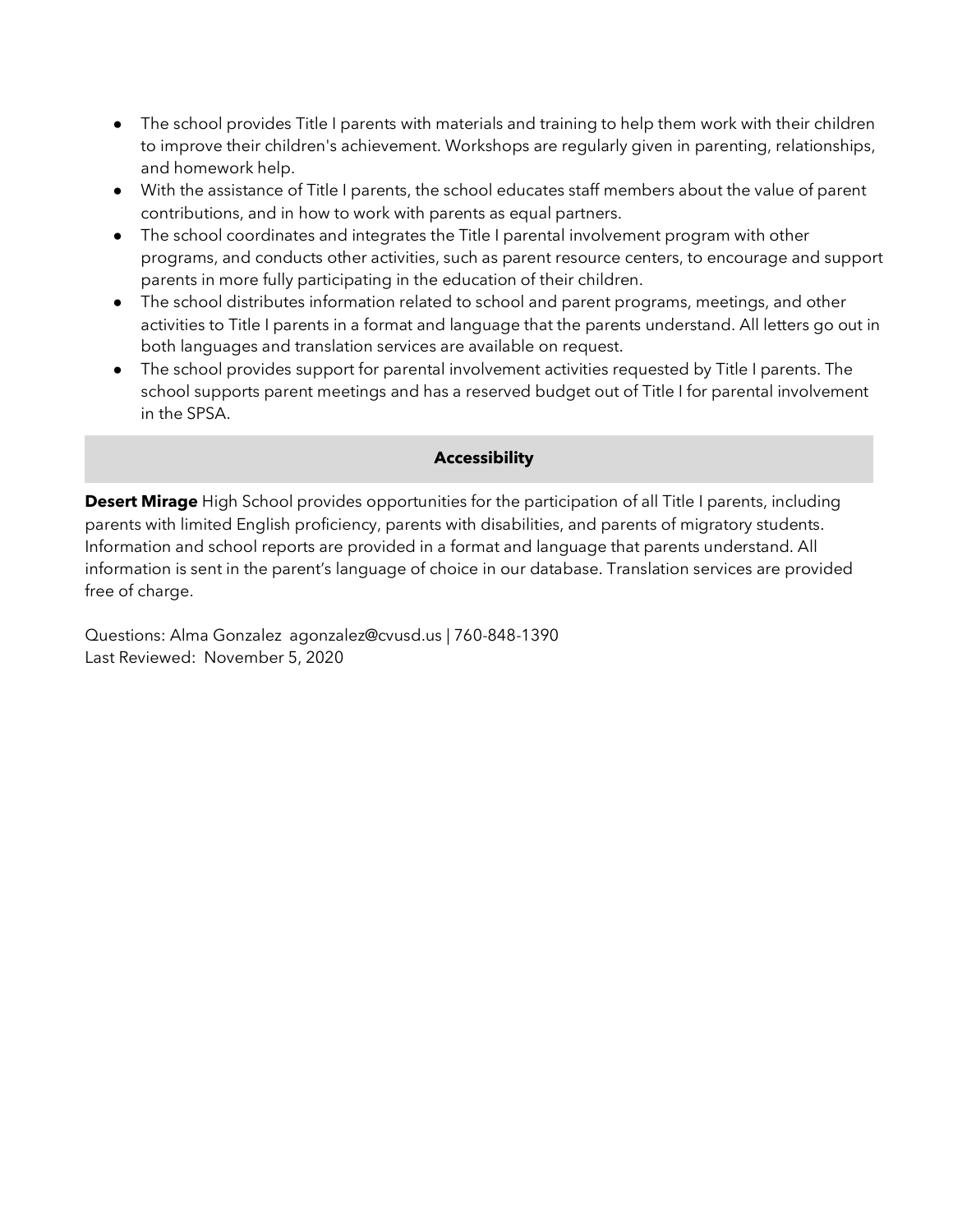COACHELLA VALLEY UNIFIED SCHOOL DISTRICT



**Desert Mirage High School** 86150 Avenue 66<sup>th</sup> Thermal, CA. 92274 **Office Phone**: (760) 397-2255 **FAX**: (760) 397-8413

# **Póliza de participación de los padres del Título I**

Esta póliza describe los medios para llevar a cabo los requisitos de participación de los padres designados por el Título I.

#### **Políza de participación de los padres a nivel escolar del Título I**

#### **Escuela Secundaria Desert Mirage**

La Escuela Preparatoria **Desert Mirage** ha desarrollado una políza escrita de participación de los padres de Título I con aportes de los padres de Título I. El consejo de sitio escolar, compuesto por padres y personal, ha revisado la políza. La administración de Desert Mirage ha distribuido la políza a los padres de estudiantes de Título I publicándola en el sitio web de la escuela y distribuyéndola en las reuniones de padres. La políza describe los medios para llevar a cabo los siguientes requisitos de participación de los padres del Título I [20 USC 6318 Sección 1118 (a) - (f) inclusive].

## **Participación de los padres en el programa de Título I**

Para involucrar a los padres en el programa de Título I en la escuela preparatoria **Desert Mirage**, se han establecido las siguientes prácticas:

- La escuela convoca una reunión anual durante el primer trimestre para informar a los padres de los estudiantes de Título I sobre los requisitos de Título I y sobre el derecho de los padres a participar en el programa de Título I.
- La escuela ofrece un número flexible de reuniones para los padres de Título I, como reuniones por la mañana o por la noche. Tenemos Café con la Directora, talleres para padres, reuniones y el Concilio del sitio escolar en varios horarios desde las 3:30 para el SSC hasta las 5 o 6 pm para la mayoría de los talleres y reuniones.
- La escuela tiene un Enlace de Padres que trabaja con nuestro SSC, ELAC y la administración. Se reúnen regularmente para planificar talleres, eventos y capacitaciones para padres, incluyendo talleres del Instituto de Liderazgo Familiar.
- La escuela proporciona el Portal para Padres, que les permite a los padres verificar continuamente el progreso académico de su estudiante en cada una de sus clases. A cada padre / tutor se le proporciona un nombre de usuario, contraseña y capacitación para poder iniciar sesión en cualquier momento y verificar el progreso de su estudiante en la escuela. La escuela anima a los padres a usar cualquiera de las computadoras de la biblioteca para ingresar al Portal de Padres antes, durante o después de la escuela si no tienen acceso a Internet en casa.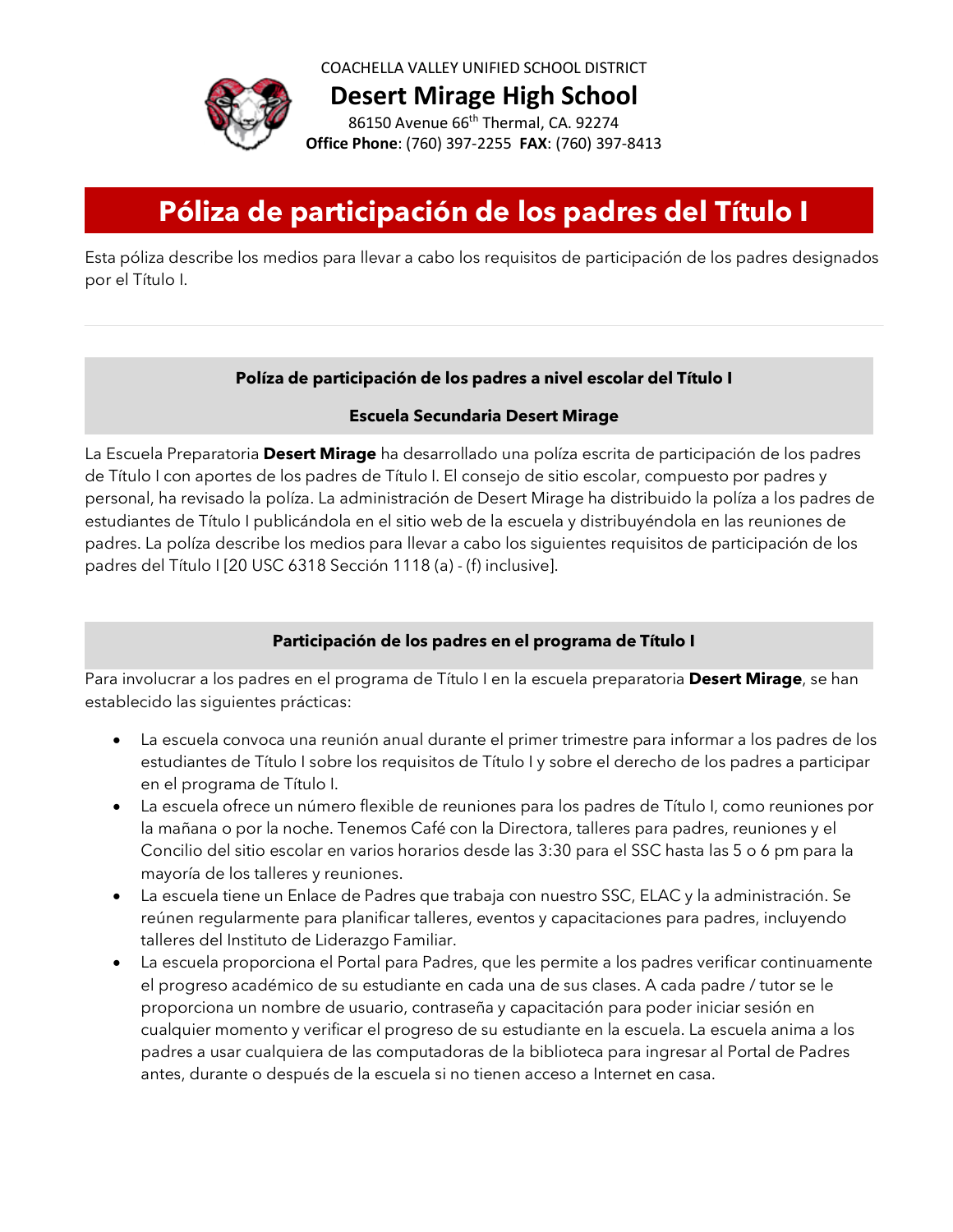- La escuela tiene un Comité Asesor de Estudiantes de Inglés (ELAC) que se reúne regularmente con la Directora para discutir y tomar acción sobre asuntos relacionados con los Estudiantes de inglés. Ellos hacen recomendaciones al Concilio del sitio escolar.
- La escuela tiene reuniones regulares para los padres de AVID y PUENTE que pueden ser reuniones informativas sobre el programa o mini talleres para mejorar sus habilidades.
- La escuela tiene tres limpiezas comunitarias programadas para trabajar en proyectos de embellecimiento para la escuela.
- Hay dos conferencias de padres programadas. Una conferencia se realiza en otoño y otra en primavera. Además, hay una Noche de Retorno a la Escuela a principios de año.
- La escuela celebra a nuestros atletas y sus padres con banquetes deportivos anualmente y atleta de la semana con regularidad.
- La escuela ofrece reuniones informativas para padres de programas especiales, AP y de Honores en la primavera para transmitir las expectativas de la clase / programa.
- La escuela involucra a los padres de los estudiantes del Título I de una manera organizada, continua y oportuna en la planificación, revisión y mejora de los programas del Título I de la escuela y la póliza de participación de los padres del Título I. El Concilio del sitio escolar revisa, redacta y publica la póliza durante las reuniones regulares. Los miembros del SSC son padres de Título I.
- La escuela proporciona a los padres de los estudiantes de Título I información oportuna sobre los programas de Título I. Esto se hace a través de actualizaciones del sitio web, mensajes telefónicos masivos y cartas.
- La escuela proporciona a los padres de los estudiantes de Título I una explicación del plan de estudios que se usa en la escuela, las evaluaciones que se usan para medir el progreso del estudiante y los niveles de competencia que se espera que alcancen los estudiantes. Nuestros consejeros se reúnen con cada estudiante y padre para repasar su plan de 4 o 6 años. Además, hay talleres para interpretar los resultados de ELPAC y explicar la Evaluación Smarter Balanced.

#### **Compromiso entre la escuela y los padres**

La Escuela Preparatoria **Desert Mirage** distribuye a los padres de estudiantes de Título I un pacto entre la escuela y los padres. El pacto, que ha sido desarrollado en conjunto con los padres, describe cómo los padres, todo el personal de la escuela y los estudiantes compartirán la responsabilidad de mejorar el rendimiento académico de los estudiantes. Describe formas específicas en que la escuela y las familias se asociarán para ayudar a los niños a alcanzar los altos estándares académicos del estado. Aborda los siguientes elementos requeridos legalmente, así como otros elementos sugeridos por los padres de estudiantes de Título I.

- La responsabilidad de la escuela de proporcionar un plan de estudios e instrucción de alta calidad.
- Las formas en que los padres serán responsables de apoyar el aprendizaje de sus hijos.
- Las formas en que los estudiantes serán responsables de participar en su propio aprendizaje.
- La importancia de la comunicación continua entre padres y maestros a través de, como mínimo, conferencias anuales de padres y maestros; informes frecuentes sobre el progreso de los estudiantes; acceso al personal; oportunidades para que los padres se ofrezcan como voluntarios y participen en la clase de su hijo; y oportunidades para observar las actividades del salón.

La escuela desarrolló la póliza en conjunto con el consejo del Concilio del Sitio Escolar. El compacto está disponible en el sitio web de la escuela y se distribuye con el paquete de inscripción a todos los padres.